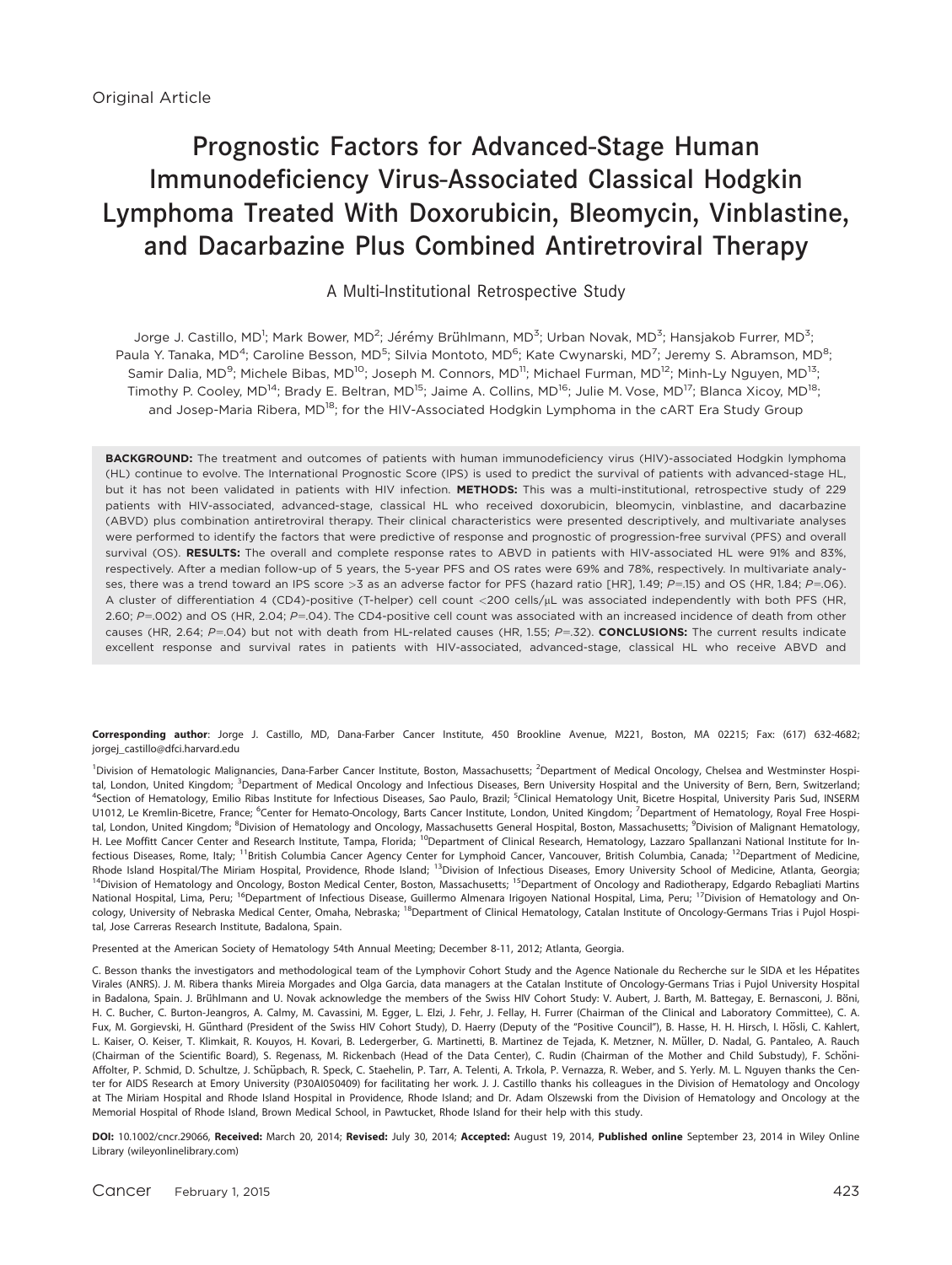combination antiretroviral therapy as well as the prognostic value of the CD4-positive cell count at the time of lymphoma diagnosis for PFS and OS. Cancer 2015:121:423-31. © 2014 American Cancer Society.

KEYWORDS: human immunodeficiency virus, Hodgkin lymphoma, doxorubicin, bleomycin, vinblastine, and dacarbazine, antiretroviral therapy, CD4 count.

# INTRODUCTION

Human immunodeficiency virus (HIV) infection carries an increased risk of developing a variety of malignancies, including the acquired immunodeficiency syndrome (AIDS)-defining cancers non-Hodgkin lymphoma, Kaposi sarcoma, and invasive uterine cervical cancer. HIV infection, however, also increases the risk of developing non-AIDS–defining cancers like Hodgkin lymphoma (HL). On the basis of mounting data, the incidence of HL is increased by 10-fold in individuals with HIV infection compared with the general population in Europe and the United States.<sup>1</sup> A recent analysis of combined European cohorts of HIV-infected individuals has revealed that combination antiretroviral therapy (cART) reduces the incidence of  $HL<sup>2</sup>$ 

The optimal treatment for patients with immunocompetent HL continues to evolve. In randomized, controlled studies that include immunocompetent patients with classical HL, it has been demonstrated that the combination of doxorubicin, bleomycin, vinblastine, and dacarbazine (ABVD) is effective and is probably less toxic than more intensive regimens.<sup>3,4</sup> A recent study demonstrated an improvement in the outcome of patients with HIV-associated HL compared with their immunocompetent counterparts when treated with standard regimens.<sup>5,6</sup> However, a standard of care in HIV-positive individuals has not been established, because, in general, HIVpositive patients are excluded from clinical trials, and data on their outcomes are rather scant.

One of the most commonly used prognostic tools in immunocompetent patients with advanced HL is the International Prognostic Score (IPS), which uses 7 clinical and laboratory parameters to construct a scoring system that is capable of predicting survival.<sup>7</sup> However, the IPS has not been fully validated in patients with HIVassociated HL. Hence, the objectives of our study were to determine the validity of the IPS, to describe the patients' characteristics and outcomes, and to identify predictive and prognostic factors in a large cohort of patients with HIV-associated, advanced-stage, classical HL who were treated uniformly with ABVD and cART.

# MATERIALS AND METHODS

## Patient Selection

This was a multi-institutional, retrospective study conducted in 23 centers: 13 from Europe (France, Italy, Spain, Switzerland, and the United Kingdom), 7 from the United States and Canada, and 3 from South America (Brazil and Peru). The institutional review boards at each of the participating institutions approved the current study. Patients were identified through a database search at each of the participating institutions. Patients aged >18 years with HIV infection and a histopathologic diagnosis of advanced-stage, classical HL who received concurrent treatment with ABVD and cART through December 2010 were included in this study. All patients must have received ABVD at standard doses with curative intent. cART was defined as 2 nucleoside reversetranscriptase inhibitors plus a third agent that was either a protease inhibitor or a non-nucleoside reverse-transcriptase inhibitor. $8.9$  Patients were staged by means of computed tomography, positron emission tomography, and/or bone marrow biopsy. Patients with a diagnosis of nodular lymphocyte-predominant HL, stage I or II disease, other concurrent malignancy, or clinical suspicion, but not laboratory confirmation, of HIV infection were excluded. Portions of the data sets from previous stud- $\mathrm{i}\mathrm{e}\mathrm{s}^{5,10,11}$  are included in this report.

# Data Gathering

Clinical data included age, sex, performance status according to the Eastern Cooperative Oncology Group scale, years of HIV infection before HL diagnosis, diagnosis of AIDS, presence of B symptoms, presence of bulky disease (according to the local definition of bulky), clinical stage, response to therapy, receipt of granulocyte-colony– stimulating factor (G-CSF), receipt of anti-infectious prophylaxis, relapse and therapy at relapse, receipt of autologous stem cell transplantation (ASCT), final outcome, progression-free survival (PFS), overall survival (OS), and cause of death. Laboratory data included cluster of differentiation 4 (CD4)-positive (T-helper) cell count, hemoglobin level, white blood cell (WBC) count, absolute lymphocyte count (ALC), and albumin level. Pathologic data included the HL histologic subtype.

# Statistical Analysis

Continuous and categorical variables are presented using descriptive statistics. Response to therapy was assessed using revised response criteria whenever possible.<sup>12</sup> Multivariate logistic regression analyses were performed to identify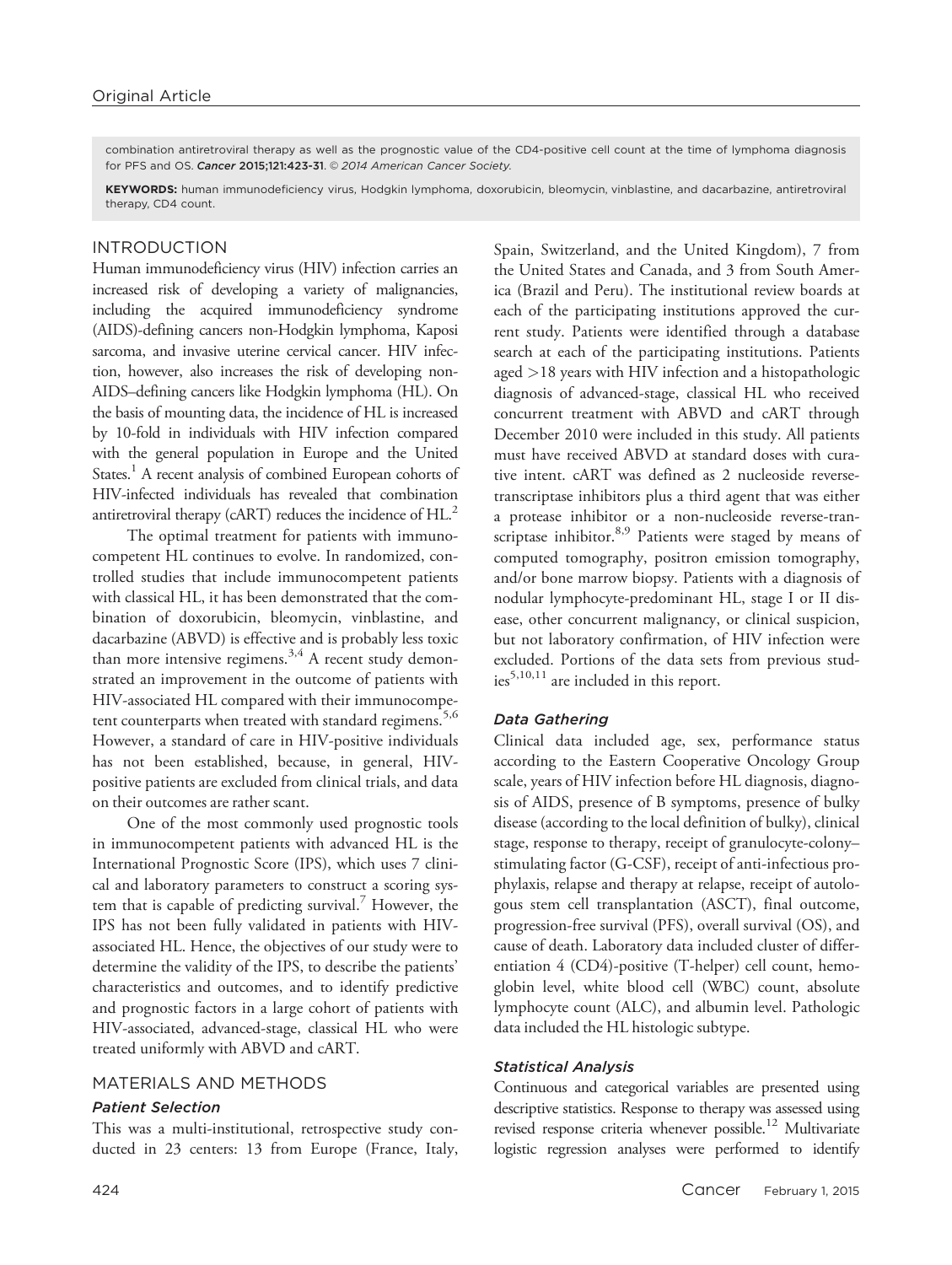predictive factors for response to ABVD.<sup>13</sup> The outcome measure was the odds ratio (OR) with 95% confidence interval (CI) for not obtaining a complete response (CR) to ABVD. PFS was defined as the time in months between the date of pathologic diagnosis and the date of progression, death, or last follow-up. OS was defined as the time in months between the date of pathologic diagnosis and the date of death or last follow-up. PFS and OS estimates were obtained using the Kaplan-Meier method.<sup>14</sup> The log-rank test was used to compare survival estimates.<sup>15</sup> Univariate and multivariate hazard ratios (HRs) were calculated using the Cox proportional-hazard regression method.<sup>16</sup> The outcome measure was the HR with 95% CI. For the logistic and survival regression models, univariate analysis (UVA) was performed for each variable, and only the variables with  $P$  values  $\lt$ .1 were included in the multivariate analysis (MVA).  $P$  values <.05 were considered statistically significant in the MVA. The categorical variable AIDS violated the proportional-hazard assumption and was not included in the statistical analysis. A cause-specific survival (CSS) analysis was performed with HL-related death and death from other cause as competing factors. HL-related death was defined as death because of disease progression, as it was reported by the investigators. Cumulative incidence function curves were plotted and evaluated using the Fine and Gray method.<sup>17</sup>

The distribution of missing data was as follows: use of prophylaxis, missing for 22% of patients; bulky disease, missing for 21% of patients; albumin, missing for 20% of patients; WBC count, missing for 15% of patients; receipt of G-CSF, missing for 14% of patients; ALC, missing for 14% of patients; hemoglobin, missing for 13% of patients; CD4-positive cell count, missing for 5% of patients; and AIDS diagnosis, missing for 2% of patients. Complete data were available on age, sex, disease stage, the presence of B symptoms, and HL histologic subtype. Although the missing data appeared to be random, we handled missing data by performing multiple imputation analysis in addition to complete case analysis. Multiple imputation analyses for logistic regression and Cox proportional-hazard regression tests were performed after generating 5 imputed data sets using the chained equations method.<sup>18,19</sup> All calculations and graphs were obtained using the STATA 12.1 software package (StataCorp LP, College Station, Tex).

#### RESULTS

#### Patients' Characteristics

In total, 312 patients were submitted for this study, of which 83 (27%) were excluded; 57 (69%) had early stage

| Characteristic                | No. of Patients (%) |
|-------------------------------|---------------------|
| Age, $n = 229$                |                     |
| ≥45 y                         | 79 (34.5)           |
| $<$ 45 y                      | 150 (65.5)          |
| Sex, $n = 229$                |                     |
| Men                           | 198 (86)            |
| Women                         | 31 (14)             |
| CD4-positive count, $n = 219$ |                     |
| $\geq$ 200 cells/ $\mu$ L     | 102 (47)            |
| ${<}200$ cells/ ${\rm \mu L}$ | 117 (53)            |
| AIDS diagnosis, $n = 225$     |                     |
| Yes                           | 113 (50)            |
| No                            | 112 (50)            |
| Disease stage, $n = 229$      |                     |
| Ш                             | 70 (31)             |
| IV                            | 159 (69)            |
| B symptoms, $n = 229$         |                     |
| Present                       | 187 (82)            |
| Absent                        | 42 (18)             |
| Bulky disease, $n = 179$      |                     |
| Yes                           | 8 (4)               |
| No                            | 171 (96)            |
| Histologic subtype, $n = 229$ |                     |
| Mixed cellularity             | 109 (48)            |
| Nodular sclerosis             | 50 (22)             |
| Lymphocyte depleted           | 15(7)               |
| Classic, NOS                  | 55 (24)             |
| WBC count, $n = 198$          |                     |
| $\geq$ 15,000 cells/ $\mu$ L  | 1(0.5)              |
| $<$ 15,000 cells/ $\mu$ L     | 197 (99.5)          |
| ALC, $n = 197$                |                     |
| $\geq$ 600 cells/ $\mu$ L     | 136 (69)            |
| $<$ 600 cells/ $\mu$ L        | 61 (31)             |
| Hemoglobin level, $n = 197$   |                     |
| $\geq$ 10.5 g/dL              | 99 (50)             |
| $<$ 10.5 g/dL                 | 98 (50)             |
| Albumin level, $n = 184$      |                     |
| $\leq$ 4 g/dL                 | 29 (16)             |
| $<$ 4 g/dL                    | 155 (84)            |
| IPS risk factors, $n = 196$   |                     |
| 0                             | 0(0)                |
| 1                             | 13(7)               |
| $\overline{2}$                | 26 (13)             |
| 3                             | 62 (32)             |
| 4                             | 43(22)              |
| 5                             | 43(22)              |
| 6                             | 9(5)                |
| 7                             | 0(0)                |
|                               |                     |

Abbreviations: AIDS, acquired immunodeficiency syndrome; ALC, absolute lymphocyte count; CD4, cluster of differentiation 4 (T-helper cells); IPS, International Prognostic Score; NOS, not otherwise specified; WBC, white blood cells.

disease, 20 (24%) did not receive ABVD, 3 (3%) were diagnosed with HL before their HIV diagnosis, and 3 (3%) had lymphocyte-predominant disease. Therefore, 229 patients met the inclusion criteria and were included in our analysis. The median age at HL diagnosis was 41 years (range, 24-70 years). There was a male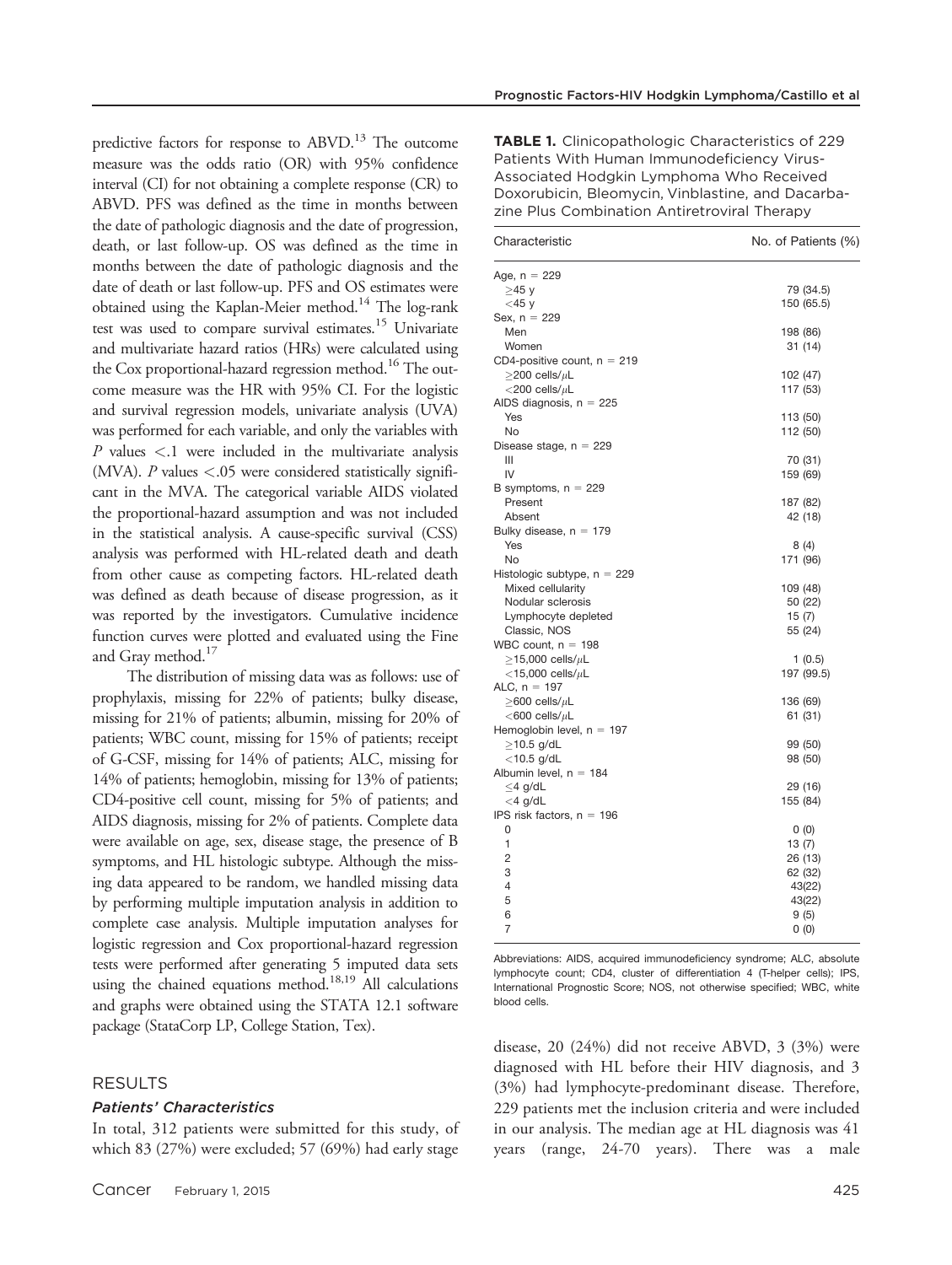TABLE 2. Multivariate Logistic Regression Analysis for Not Obtaining a Complete Response in 229 Patients With Human Immunodeficiency Virus-Associated Hodgkin Lymphoma Who Received Doxorubicin, Bleomycin, Vinblastine, and Dacarbazine Plus Combination Antiretroviral Therapy

|                                        | Univariate Analysis |     | Multivariate Analysis |      |
|----------------------------------------|---------------------|-----|-----------------------|------|
| Variable <sup>a</sup>                  | OR (95% CI)         | P   | OR (95% CI)           | P    |
| Age $\geq$ 45 y                        | $2.15(1.05 - 4.40)$ | .04 | $3.05(1.35-6.87)$     | .007 |
| Male sex                               | $0.62(0.24 - 1.56)$ | .31 |                       |      |
| Stage IV                               | $3.44(1.28-9.27)$   | .01 | $5.12(1.43-18.3)$     | .01  |
| Hemoglobin <10.5 g/dL                  | 1.65 (0.78-3.49)    | .19 |                       |      |
| ALC $<$ 600 cells/ $\mu$ L             | 1.51 (0.70-3.28)    | .29 |                       |      |
| Albumin $<$ 4 g/dL                     | $3.61(0.81 - 16.0)$ | .09 | $3.44(0.74 - 16.0)$   | .11  |
| CD4-positive count <200 cells/ $\mu$ L | 1.61 (0.78-3.32)    | .20 |                       |      |
| <b>B</b> symptoms                      | $0.58(0.14 - 2.45)$ | .46 |                       |      |
| Bulky disease                          | $2.75(0.62 - 12.2)$ | .18 |                       |      |
| Use of G-CSF                           | $2.00(0.85 - 4.70)$ | .11 |                       |      |
| Prophylaxis                            | $1.34(0.43 - 4.20)$ | .62 |                       |      |
| Lymphocyte depleted <sup>b</sup>       | $0.62(0.12-3.18)$   | .56 |                       |      |
| Mixed cellularity <sup>b</sup>         | $0.81(0.34 - 1.91)$ | .63 |                       |      |
| Nodular sclerosis <sup>b</sup>         | $0.68(0.24 - 1.97)$ | .48 |                       |      |

Abbreviations: ALC, absolute lymphocyte count; CD4, cluster of differentiation 4 (T-helper cells); CI, confidence interval; G-CSF, granulocyte-colony-stimulating factor; OR, odds ratio.

<sup>a</sup> A white blood cell count >15,000/ $\mu$ L was not included in the model (n = 1).

<sup>b</sup> Hodgkin lymphoma not otherwise specified was used as the reference group.

predominance of 6.4:1. The median age at HIV infection diagnosis was 33 years (range, 12-69 years). The median time from HIV infection diagnosis to HL diagnosis was 8 years (range, 0-28 years), and 12% of patients  $(n=34)$ had a diagnosis of HIV made at the time of HL diagnosis. Laboratory data revealed a median CD4-positive cell count of 180 cells/ $\mu$ L (range, 4-1209 cells/ $\mu$ L), a median WBC count of  $4360$  cells/ $\mu$ L (range, 300-15,500 cells/  $\mu$ L), a median ALC of 820 cells/ $\mu$ L (range, 89-3500 cells/  $\mu$ L), a median hemoglobin level of 10.5 g/dL (range, 4.1-16.8 g/dL), and a median albumin level of 3.2 g/dL (range, 0.9-5.2 g/dL). The presence of  $>$ 3 IPS risk factors was reported in 49% of patients ( $n=95$ ). More detailed clinicopathologic characteristics are listed in Table 1.

## Response to Treatment and Predictors of Response

The overall response rate to a median of 5 cycles (range, 3- 8 cycles) of ABVD was 91%, the CR rate was 83%  $(n=183$  of 220 patients), and the partial response (PR) rate was  $8\%$  (n=18 of 220 patients). Nonresponders comprised 19 of 220 patients (9%). There were no response data available in 9 patients, including 5 (56%) who died before their response could be assessed. Radiation therapy was received by 18 patients (8%). G-CSF support was received by 65% of patients ( $n=129$ ), *Pneu*mocystis jiroveci prophylaxis was received by 74%  $(n=119)$ , antifungal prophylaxis was received by 31%  $(n=50)$ , Mycobacterium avium complex prophylaxis was received by  $27\%$  (n=44), and antiviral prophylaxis was received by 12% ( $n=19$ ). After a median follow-up of 61 months,  $17\%$  of patients ( $n=38$ ) experienced disease relapse, and  $21\%$  (n=49) died. The most common causes of death were HL progression in 47% of patients ( $n=24$ ), other malignancies such as diffuse large B-cell and Burkitt lymphoma in  $27\%$  (n=14), opportunistic infections in 12% (n=6), and other infections in 10% (n=5). In the UVA, age  $\geq$  45 years (P=.04), stage IV disease (P=.01), and an albumin level  $\langle 4 \text{ g/dL} (P=.09)$  were selected for MVA. In the MVA, age  $\geq$ 45 years (P=.007) and stage IV disease  $(P=.01)$  were independently associated with not obtaining a CR with ABVD. Complete results are provided in Table 2. The multiple imputation analysis did not change our results (data not shown).

# PFS and Prognostic Factor Analysis

The 5-year PFS rate for patients with HIV-associated HL who received ABVD and cART was 69% (95% CI, 62%-76%) (Fig. 1A). From the UVA, hemoglobin  $<$ 10.5 g/dL (P=.06), ALC  $<$ 600 cells/ $\mu$ L (P=.09), nodular sclerosis subtype ( $P=.06$ ), and a CD4-positive count  $\langle 200 \text{ cells/}\mu L \ (P=.007)$  were included in the MVA. Patients with CD4-positive counts  $<$  200 cells/ $\mu$ L had 5year PFS rate of 63% compared with 79% for patients with CD4-positive counts  $\geq$ 200 cells/ $\mu$ L (Fig. 1B). In the MVA, a CD4-positive count  $\langle 200 \text{ cells/}\mu\text{L}$  was the only factor associated with PFS  $(P=.002)$ . Complete results are provided in Table 3. There was a trend toward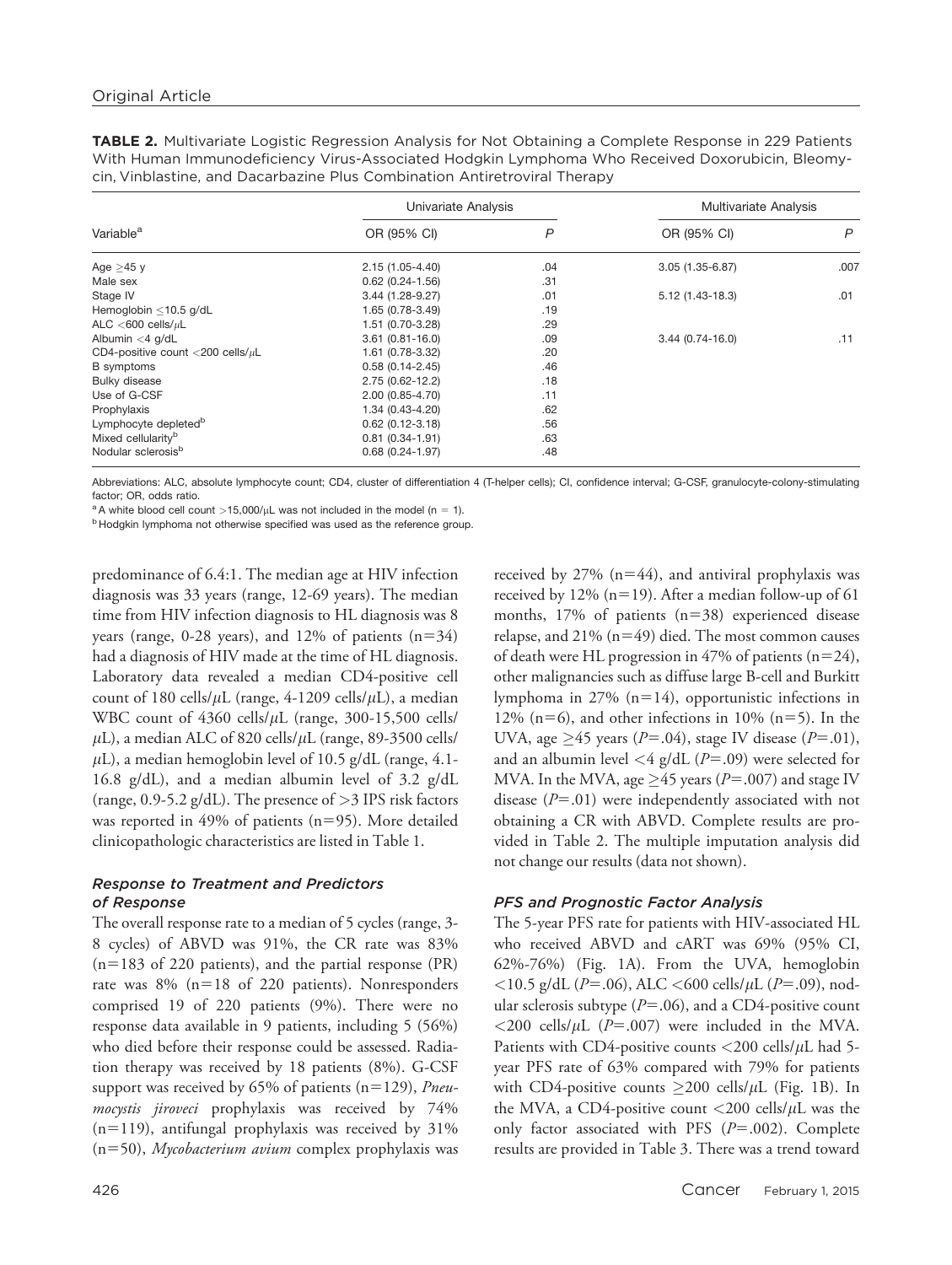

Figure 1. (A) Kaplan-Meier estimates of progression-free survival (PFS) in 229 patients with human immunodeficiency virus-associated Hodgkin lymphoma who received doxorubicin, bleomycin, vinblastine, and dacarbazine plus combination antiretroviral therapy are illustrated according to (B) the cluster of differentiation 4 (CD4)-positive (CD4+) cell count and (C) the International Prognostic Score (IPS).

TABLE 3. Multivariate Analysis for Progression-Free Survival in 229 Patients With Human Immunodeficiency Virus-Associated Hodgkin Lymphoma Who Received Doxorubicin, Bleomycin, Vinblastine, and Dacarbazine Plus Combination Antiretroviral Therapy

|                                              | Univariate Analysis  |      | Multivariate<br>Analysis |      |
|----------------------------------------------|----------------------|------|--------------------------|------|
| Variable <sup>a</sup>                        | HR (95% CI)          | P    | HR (95% CI)              | P    |
| Age >45 y                                    | 1.43 (0.88-2.32)     | .15  |                          |      |
| Male sex                                     | 1.01 (0.50-2.04)     | .98  |                          |      |
| Stage IV                                     | 1.55 (0.89-2.72)     | .12  |                          |      |
| Hemoglobin $\leq$ 10.5 g/dL                  | 1.76 (1.04-2.97) .04 |      | $1.55(0.87 - 2.76)$      | .13  |
| ALC $<$ 600 cells/ $\mu$ L                   | 1.57 (0.93-2.66)     | .09  | 1.23 (0.68-2.21)         | .49  |
| Albumin $<$ 4 g/dL                           | 1.59 (0.68-3.72)     | .28  |                          |      |
| CD4-positive count<br>$<$ 200 cells/ $\mu$ L | 2.09 (1.22-3.57)     | .007 | 2.55 (1.38-4.70)         | .003 |
| <b>B</b> symptoms                            | 1.04 (0.39-2.83)     | .94  |                          |      |
| <b>Bulky disease</b>                         | 1.08 (0.34-3.44)     | .90  |                          |      |
| Use of G-CSF                                 | $0.99(0.58-1.69)$    | .96  |                          |      |
| Use of prophylaxis                           | $0.94(0.45-1.93)$    | .86  |                          |      |
| Lymphocyte depleted <sup>b</sup>             | $0.74(0.21 - 2.58)$  | .64  |                          |      |
| Mixed cellularity <sup>b</sup>               | 1.20 (0.64-2.27)     | .56  |                          |      |
| Nodular sclerosis <sup>b</sup>               | 1.92 (0.97-3.81)     | .06  | 1.55 (0.91-2.65)         | .11  |

Abbreviations: ALC, absolute lymphocyte count; CD4, cluster of differentiation 4 (T-helper cells); CI, confidence interval; G-CSF, granulocyte-colonystimulating factor; HR, hazard ratio.

<sup>a</sup>A white blood cell count >15,000/ $\mu$ L was not included in the model (n = 1).

**b Hodgkin lymphoma not otherwise specified was used as the reference** group.

a relation between >3 IPS risk factors and worse PFS in the UVA (HR, 1.61; 95% CI, 0.96-2.71;  $P=.07$ ). Patients who had >3 IPS risk factors had a 5-year PFS rate of 64% compared with 73% for patients who had  $\leq$ 3 IPS risk factors (Fig. 1C). When evaluating CD4positive count and the IPS side by side, a CD4-positive count  $\langle 200 \text{ cells/}\mu\text{L}$  was associated with worse PFS  $(HR, 2.60; 95\% \text{ CI}, 1.43-4.73; P=.002)$  but having  $>3$ IPS risk factors was not (HR, 1.49; 95% CI, 0.87-2.54;  $P=15$ ). The multiple imputation analysis did not change our results (data not shown).

## OS and Prognostic Factor Analysis

The 5-year OS rate was 78% (95% CI, 71%-83%) (Fig. 2A). From the UVA, age  $\geq$  45 years (P=.02), hemoglobin  $\langle 10.5 \text{ g/dL}$  (P=.07), and a CD4-positive count  $\langle 200 \text{ cells/}\mu\text{L}$  (P=.02) were selected for the MVA. Patients with CD4-positive counts <200 cells/  $\mu$ L had a 5-year OS rate of 72% compared with 86% in patients with CD4-positive counts  $\geq$ 200 cells/ $\mu$ L (Fig. 2B). In the MVA, a CD4-positive count <200  $\text{cells}/\mu\text{L}$  was the only independent factor associated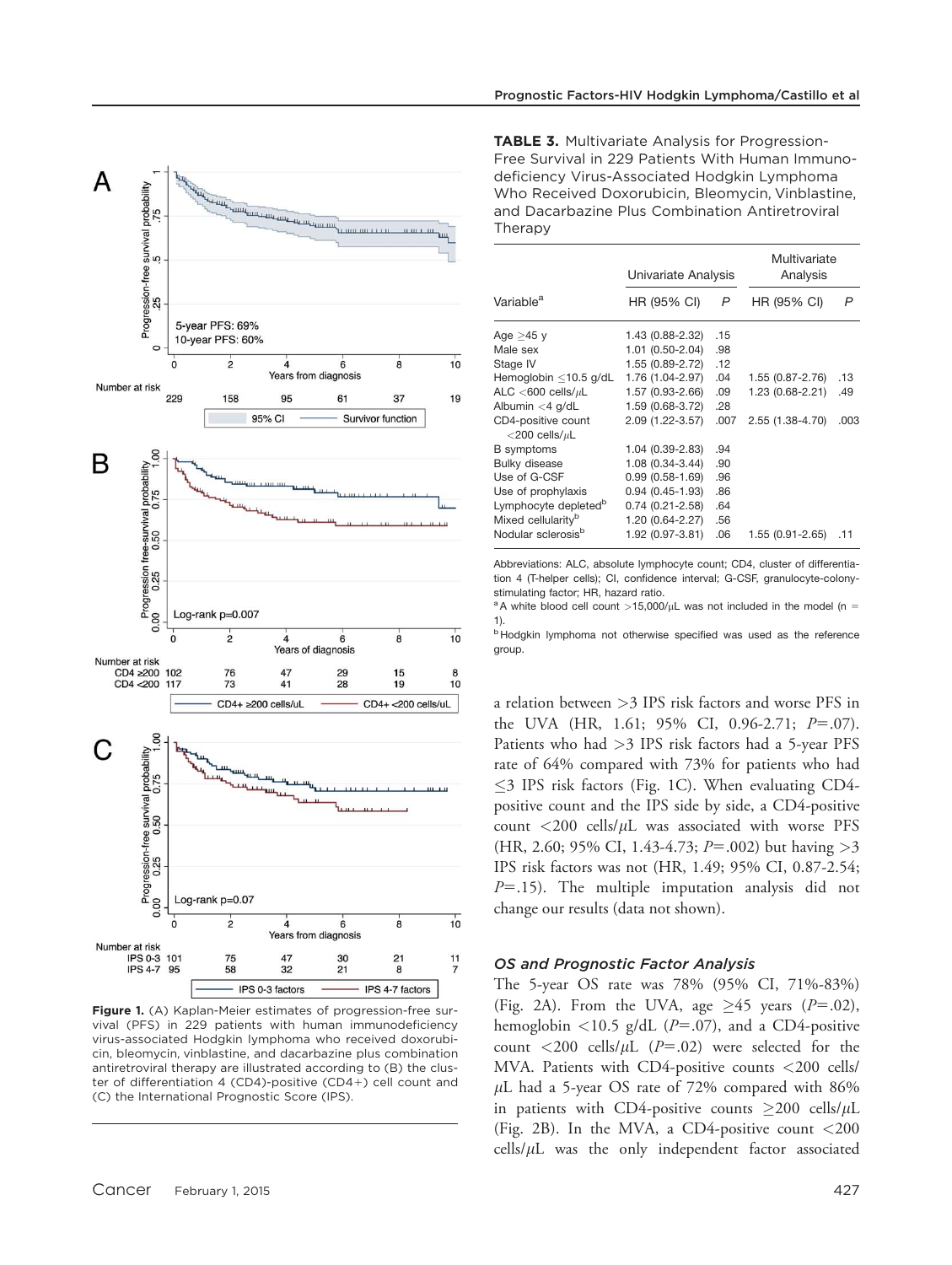

Figure 2. (A) Kaplan-Meier estimates of overall survival (OS) in 229 patients with human immunodeficiency virusassociated Hodgkin lymphoma who received doxorubicin, bleomycin, vinblastine, and dacarbazine plus combination antiretroviral therapy are illustrated according to (B) the cluster of differentiation 4 (CD4)-positive (CD4+) cell count and (C) the International Prognostic Score (IPS).

with OS  $(P=.03)$ . Complete results are provided in Table 4. There was a trend toward a significant relation between having >3 IPS risk factors, when evalTABLE 4. Multivariate Analysis for Overall Survival in 229 Patients With Human Immunodeficiency Virus-Associated Hodgkin Lymphoma Who Received Doxorubicin, Bleomycin, Vinblastine, and Dacarbazine Plus Combination Antiretroviral Therapy

|                                              | Univariate Analysis |     | Multivariate<br>Analysis |     |
|----------------------------------------------|---------------------|-----|--------------------------|-----|
| Variable <sup>a</sup>                        | HR (95% CI)         | P   | HR (95% CI)              | P   |
| Age $>45$ y                                  | 1.92 (1.09-3.38)    | .02 | 1.78 (0.95-3.34)         | .07 |
| Male sex                                     | 1.12 (0.48-2.64)    | .79 |                          |     |
| Stage IV                                     | 1.22 (0.65-2.31)    | .54 |                          |     |
| Hemoglobin $\leq$ 10.5 g/dL                  | 1.77 (0.96-3.27)    | .07 | 1.64 (0.8703.11)         | .13 |
| ALC $<$ 600 cells/ $\mu$ L                   | 1.55 (0.84-2.86)    | .16 |                          |     |
| Albumin $<$ 4 g/dL                           | 1.81 (0.64-5.10)    | .26 |                          |     |
| CD4-positive count<br>$<$ 200 cells/ $\mu$ L | 2.14 (1.14-4.02)    | .02 | 2.11 (1.06-4.18)         | .03 |
| <b>B</b> symptoms                            | $1.11(0.33 - 3.68)$ | .87 |                          |     |
| <b>Bulky disease</b>                         | $0.83(0.20-3.43)$   | .79 |                          |     |
| Use of G-CSF                                 | $0.90(0.47 - 1.73)$ | .75 |                          |     |
| Use of prophylaxis                           | 1.11 (0.46-2.68)    | .82 |                          |     |
| Lymphocyte depleted <sup>b</sup>             | 1.15 (0.31-4.27)    | .83 |                          |     |
| Mixed cellularity <sup>b</sup>               | 1.47 (0.69-3.14)    | .32 |                          |     |
| Nodular sclerosis <sup>b</sup>               | 1.39 (0.58-3.36)    | .46 |                          |     |

Abbreviations: ALC, absolute lymphocyte count; CD4, cluster of differentiation 4 (T-helper cells); CI, confidence interval; G-CSF, granulocyte-colonystimulating factor; HR, hazard ratio.

 $a$ A white blood cell count >15,000/ $\mu$ L was not included in the model (n = 1).

**b Hodgkin lymphoma not otherwise specified was used as the reference** group.

uated alone, and OS (HR, 1.83; 95% CI, 0.99-3.36;  $P=0.05$ ). Patients who had  $>3$  IPS risk factors had a 5-year OS rate of 70% compared with 80% in patients who had  $\leq$ 3 IPS risk factors (Fig. 2C). When evaluating the CD4-positive count and the IPS side by side, a CD4-positive count  $\langle 200 \text{ cells/}\mu\text{L} \rangle$  was associated with worse OS (HR, 2.04; 95% CI, 1.03- 4.02;  $P = .04$ ), but having >3 IPS risk factors was not (HR, 1.84; 95% CI, 0.97-3.48;  $P = .06$ ). The multiple imputation analysis did not modify our results (data not shown).

# CSS Analysis

We further evaluated the impact of CD4-positive cell counts on survival by performing a CSS analysis evaluating HL-related deaths  $(n=24)$  and deaths from other causes  $(n=25)$  as competing factors. A CD4-positive count  $\geq$ 200 cells/ $\mu$ L was not associated with HL-related death (HR, 1.55; 95% CI, 0.66-3.66;  $P = .32$ ) (Fig. 3A), but it was associated with an increased incidence of deaths from other causes (HR, 2.64; 95% CI, 1.05-6.65;  $P = .04$ ) (Fig. 3B). The presence of >3 IPS risk factors was not associated with HL-related death (HR, 1.11; 95% CI,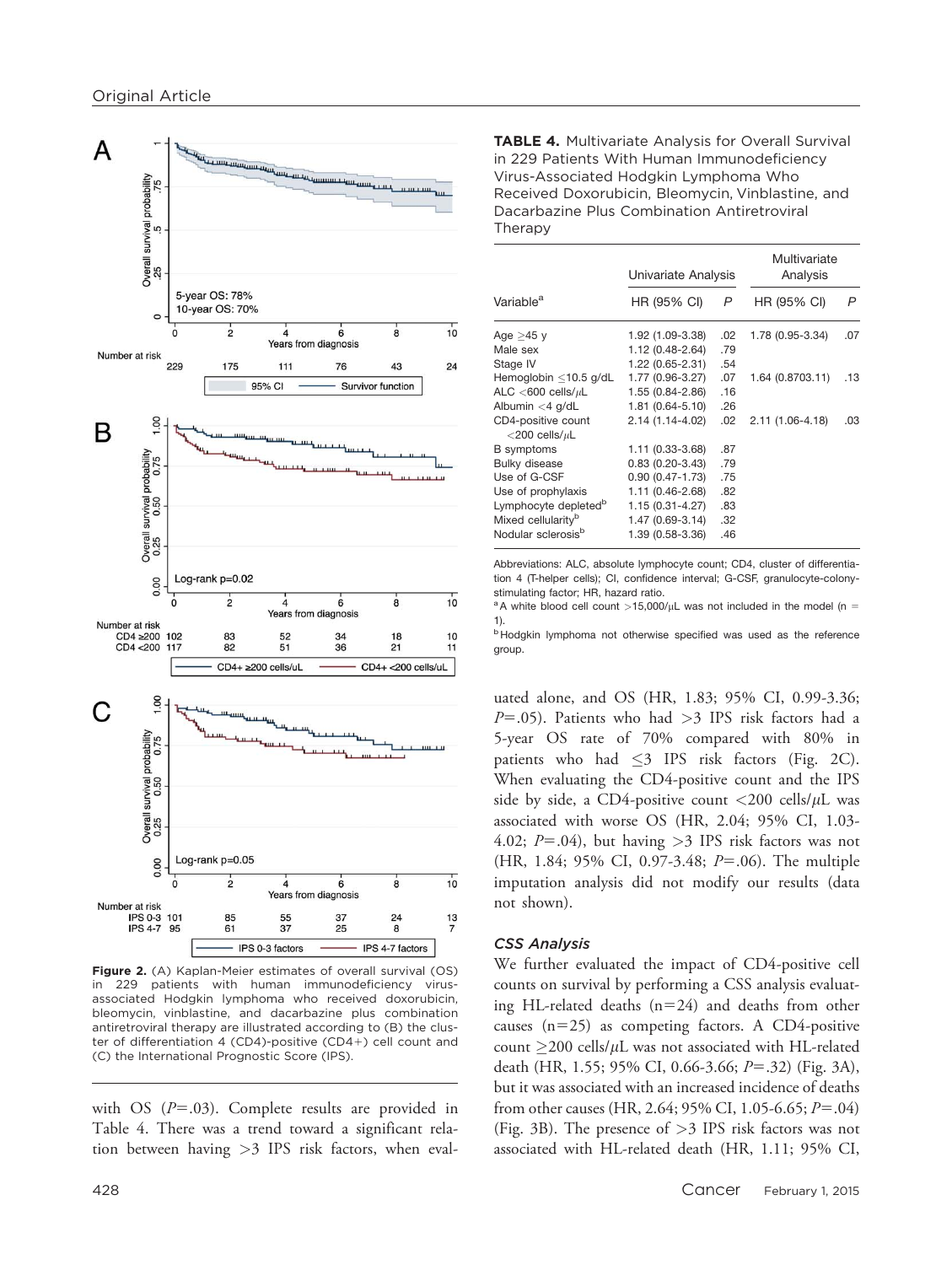0.46-2.68;  $P = .81$ ) but was associated with death from other causes (HR, 2.43; 95% CI, 1.05-5.58;  $P = .04$ ).

#### **DISCUSSION**

Here, we present the results from a large study that included 229 patients with HIV infection and classical HL who received uniform treatment with ABVD and cART. There are several important findings. First, our study demonstrates that patients with HIV-associated HL who received ABVD and cART experienced high response rates. Second, patients with HIV-associated, advancedstage, classical HL who received ABVD and cART experienced high 5-year PFS and OS rates. Third, we observed that a CD4-positive count  $\langle 200 \text{ cells/}\mu\text{L}$  was an independent, adverse prognostic factor for PFS and OS.

Our cohort of patients with HIV-associated HL who received ABVD and cART experienced an overall response rate of 91% and a CR rate of 83%. These results are comparable to recent studies. In a study by Hentrich and colleagues, 108 patients with HIV-associated HL were treated using a risk-adapted approach, which produced a CR rate of 90%.<sup>20</sup> It is noteworthy that there was no difference in CR rates between patients who had early favorable, early unfavorable, and advanced disease, but no predictive factor analysis for response was performed. A study by Montoto and colleagues included 93 HIVpositive patients with HL and reported a CR rate of 74%, which was not statistically different from the rate in HIVnegative patients  $(79\%)$ .<sup>5</sup> However, in that study, no specific factors were independently associated with CR. A Spanish study in 62 patients who received ABVD produced a CR rate of  $87\%$ .<sup>11</sup> Finally, a prospective study by Spina and colleagues in 59 patients with HIV-associated HL who received the Stanford V regimen (doxorubicin, vinblastine, mechlorethamine, vincristine, bleomycin, etoposide, and prednisone) and cART produced a CR rate of 81%.<sup>21</sup> The IPS was significantly associated with obtaining a CR. It is noteworthy that the CR rate to ABVD observed in our cohort was comparable to the response rates to ABVD reported in immunocompetent HL patients with advanced-stage disease.<sup>3,4,22</sup>

After a median follow-up of approximately 5 years, the patients in our cohort had 5-year PFS and OS rates of 69% and 78%, respectively. In the study by Spina et al,  $2^1$ patients experienced 3-year freedom from progression and OS rates of 60% and 51%, respectively, and the study by Montoto et al produced 5-year event-free survival and OS rates of 59% and 88%, respectively.<sup>5</sup> Our results are similar those reported by Xicoy et al, with estimated 5 year PFS and OS rates of 71% and 76%, respectively.<sup>11</sup>



Figure 3. The cumulative incidence of death is illustrated in 49 patients with human immunodeficiency virus-associated Hodgkin lymphoma (HL) who received doxorubicin, bleomycin, vinblastine, and dacarbazine plus combination antiretroviral therapy according to the cluster of differentiation 4 (CD4)-positive (CD4+) cell count for  $(Top)$  lymphomarelated deaths and (Bottom) deaths from other causes.

The results reported by Hentrich et al were also encouraging, with 2-year PFS and OS rates of 92% and 91%, respectively.20 Most of the studies on HIV-associated HL, however, are hampered by short follow-up periods, which might lead to overestimation of survival rates. For example, in the study by Spina and colleagues, the median follow-up was 17 months, and it was 26 months in the study by Hentrich et al. We believe our study clearly enlarges the current body of literature by providing survival data with longer follow-up. The 5-year PFS and OS rates in our cohort also were comparable to the survival rates reported in immunocompetent patients with advanced-stage HL.<sup>3,4,22</sup>

Few studies have previously analyzed the prognostic value of the CD4-positive cell count. In the study by Hentrich et al, a CD4-positive count  $\langle 200 \text{ cells/}\mu\text{L}$  was not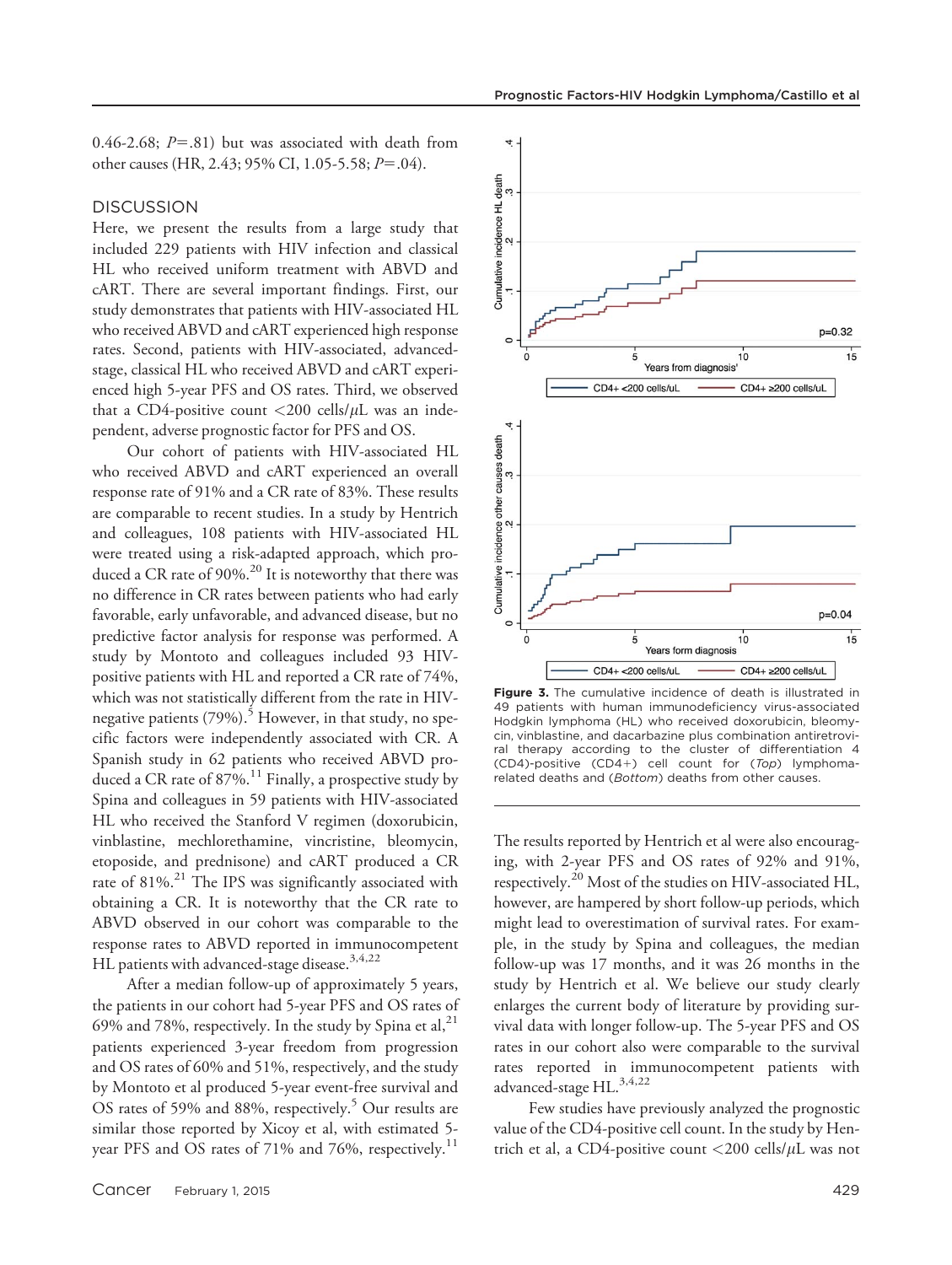associated with PFS or OS after adjusting for covariates. However, our analysis revealed that a CD4-positive count  $<$ 200 cells/ $\mu$ L was an independent, adverse prognostic factor for PFS and OS after adjusting for several relevant covariates. It may be reasonable to hypothesize that there were differences between studies, such as population selection or different therapies. Conversely, we believe our larger sample size had more power to allow a meaningful analysis of prognostic factors. In the study by Hentrich and colleagues, a CD4-positive count  $\langle 200 \text{ cells/}\mu\text{L}$ study was associated with an HR of 2.8 for PFS and an HR of 1.2 for OS. In our study, a CD4-positive count  $<$  200 cells/ $\mu$ L was associated with HRs of 2.5 and 2.1 for PFS and OS, respectively, which we consider to be clinically relevant.

Our CSS analysis demonstrated that the CD4 positive cell count was a prognostic factor for death from other causes but not for HL-related death. This finding supports the notion that the CD4-positive cell count, as the best marker of HIV-associated immunodeficiency, plays an important role in driving deaths from HIVassociated HL but has little or no impact on response to HL chemotherapy. Both PFS and OS include deaths from any cause, which may explain why a low CD4-positive cell count plays such an important role in estimating these 2 endpoints. The current findings demonstrate that the CD4-positive cell count is a strong and easy-to-use prognostic factor for survival in patients with advanced-stage, classical HIV-associated HL. However, a low CD4 positive count should not be a contraindication to choosing the best established oncologic treatment. Of course, our findings will need further validation.

The IPS is the most commonly used prognostic tool in patients with advanced-stage HL and comprises 7 clinical factors to prognosticate  $PFS$ .<sup>7</sup> The IPS has been evaluated in patients with HIV-associated HL with mixed results. In the study by Montoto et al, the IPS appeared to be prognostic for OS but not event-free survival; Spina et al reported the IPS as prognostic for OS and freedom from progression; and the study by Hentrich et al indicated that the IPS was not prognostic for PFS or OS. A Spanish study also demonstrated limited prognostic value of the IPS for PFS and OS in patients with HIVassociated  $HL$ .<sup>23</sup> In our cohort, there was a statistical trend in favor of the IPS as a prognostic factor for PFS and OS, suggesting a prognostic role for the IPS in HIVassociated, classical HL. We should acknowledge that our study may have been underpowered to evaluate the prognostic role of the IPS, because our results indicated a sizable albeit nonsignificant HR.

Our study carries several strengths, because it included 1 of the largest cohorts of patients with HIVassociated, advanced-stage, classical HL to date who uniformly received standard doses of ABVD and cART, and it included longer follow-up than previous studies. However, our study has multiple limitations given its retrospective design, potential heterogeneity in patient selection, missing data, and lack of detailed information on the timing of cART and therapy-associated toxicity. However, we mitigated the impact of those weaknesses by performing a large multicenter study that included consecutive patients. Our findings cannot be translated to HIV-associated HL patients who do not receive concurrent treatment with ABVD and cART. We dealt with missing data by performing multiple imputations for our predictive and prognostic factor analyses. Multiple imputations permit the substitution of missing data with inferred values that would have taken into account the heterogeneity and variance of the original data.<sup>24</sup> A recent review and recommendations for the use and reporting of multiple imputation analyses have been published.25

In summary, based on the results from our study, the concurrent administration of ABVD and cART is associated with high rates of response and survival, arguing in favor of this treatment modality outside of clinical trials for patients with advanced-stage, HIV-associated, classical HL. Our study also supports the finding that HIV-infected patients with HL should receive standard doses of ABVD, akin to those received by immunocompetent patients, and that HIV-positive patients with HL also should be included in clinical trials. Finally, the CD4 positive cell count at HL diagnosis has emerged as a prognostic marker for PFS and OS in patients with HIVassociated, classical HL.

## FUNDING SUPPORT

This study has been cofinanced within the framework of the Swiss HIV Cohort Study, which is supported by the Swiss National Science Foundation (grant 148522 and SHCS project 713).

# CONFLICT OF INTEREST DISCLOSURES

Dr. Furrer reports grants to his institution from ViiV, Gilead, Bristol-Myers Squibb, MSD, Roche, Abblott, Boehringer Ingelheim, and Janssen outside the submitted work. Dr. Nguyen reports an investigator-initiated grant from Johnson & Johnson. Dr. Cooley reports honorarium and travel expenses from Galen Limited for a June 2012 Kaposi's sarcoma meeting in Chicago and fees from the New England Institutional Review Board (NEIRB) for attending NEIRB meetings and consulting work from May 2011 to the present. Dr. Vose reports grants from Allos Therapeutics/Spectrum, Bristol-Myers Squibb, Celgene, Genentech, GlaxoSmithKline,